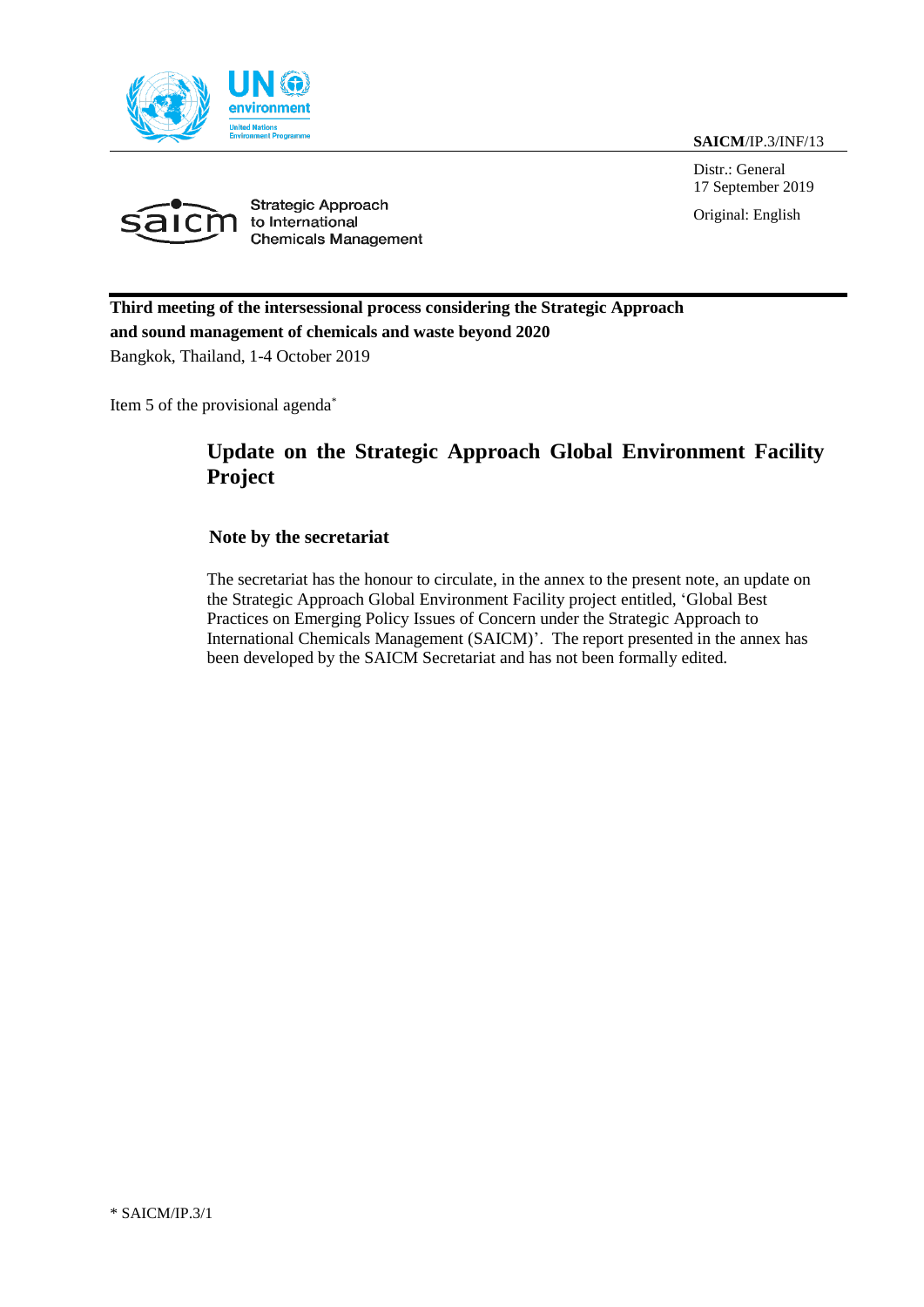## **Annex Update on the Strategic Approach Global Environment Facility Project**

#### **I. Background**

- 1. The Global Environment Facility Project on Global Best Practices on Emerging Policy Issues of Concern under the Strategic Approach to International Chemicals Management (SAICM), "Chemicals Without Concern", aims to accelerate the adoption of national and value chain initiatives to control Emerging Policy Issues (EPIs) and contribute to the 2020 SAICM goal and the 2030 Agenda for Sustainable Development. It was formally approved by the GEF in August 2018.
- 2. There are three main components to the project:
	- I. Promoting regulatory and voluntary action by government and industry to phase out lead in paint,
	- II. Lifecycle management of chemicals present in products, and
	- III. Knowledge management and stakeholder engagement.
- 3. The project is being implemented in over 40 countries over a 4-year period with the aim to present early project results at the fifth session of the International Conference on Chemicals Management (ICCM5) from 5-9 October 2020 in Bonn, Germany. The UN Environment GEF unit is the implementing agency and the SAICM Secretariat is the executing agency.
- 4. The project inception meeting held in January 2019 in Geneva, confirmed the first-year detailed budget and workplan. The first project Steering Committee was held by teleconference in March. Workplans and financial plans were duly endorsed.
- 5. In addition, a proposal for a medium size project was submitted to the GEF for review and CEO approval in October 2018. The project aims to stimulate and facilitate national action on Highly Hazardous Pesticides (HHPs), through the development of pesticide risk reduction plans; and to develop a quantified baseline for environmentally persistent pharmaceutical pollutants (EPPPs), including pharmaceutical endocrine endocrine-disrupting chemicals (EDCs) and global policy guidance for low- and middleincome countries. This is a 2 million USD project to be implemented in 11 countries over a 4-year period. The HHP component will work with ten countries in two subregions (the Pacific and East Africa) and EDCs and EPPPs component will work with Uruguay. The UN Environment GEF unit is the proposed implementing agency and the SAICM Secretariat is the proposed executing agency. Other key project partners include the Food and Agriculture Organization of the United Nations and the World Health Organization.

#### **II. Component 1: Lead in paint**

- 6. The Lead in Paint component promotes regulatory and voluntary action by government and industry to phase out lead in paint. The project outcome is for at least 40 countries to legislate and implement legislation on lead paint; and for at least 35 small and medium paint manufacturing enterprises in seven countries to phase out lead from their production processes.
- 7. A total of 65 countries have confirmed their interest in the project and nominated focal points for lead in paint in Ministries of Environment and/or Health. Appendix I includes the list of participating countries.
- 8. Other key partners include: UN Environment Chemicals and Health Branch, World Health Organization, The International POPs Elimination Network (IPEN), American Bar Association Rule of Law Initiative (ABA ROLI), National Cleaner Production Centres (NCPCs), Secretariat of the Economic Organization of West African States (ECOWAS), US Environmental Protection Agency (USEPA), International Paint and Painting Ink Council (IPPIC).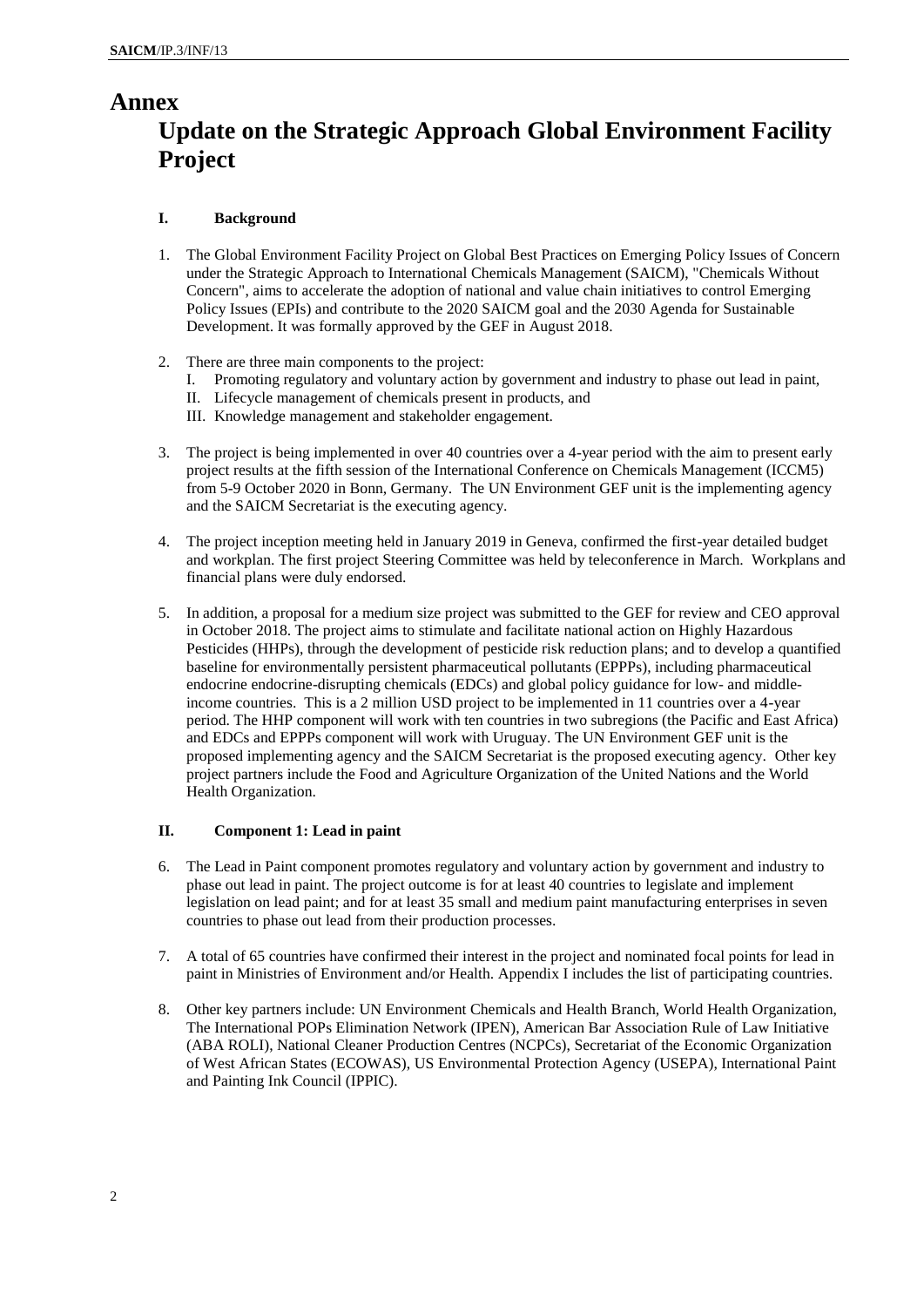9. Four regional lead paint workshops took place between the months of March-June 2019, marking initiation of project activities in the regions. The participants were the nominated national focal points for environment and health, together with project executing partners, and industry and civil society representative.

Lead paint regional workshop took place in the following dates:

- Central and Eastern Europe region regional workshop: 19-20 March 2019, Almaty, Kazakhstan;
- Latin American & the Caribbean regional workshop: 14-15 May 2019, Panama City, Panama;
- Africa regional workshop: 28-29 May 2019, Abidjan, Côte d'Ivoir;
- Asia Pacific regional workshop: 12-13 June 2019, Bangkok, Thailand.
- 10. Small and medium enterprises (SMEs) were selected in Peru, Ecuador, Colombia, Jordan and China for industrial pilot tests on paint reformulation, using the technical guidelines developed by the National Cleaner Production Centre (NCPC) in Serbia. Launching workshops were organized as part of the project. NCPC launching workshop dates include:
	- NCPC Jordan Launching workshop: 31 March 1 April, Amman, Jordan;
	- NCPC Peru, Ecuador and Colombia Launching Workshop: 18-19 June, Lima, Peru;
	- NCPC China Launching Workshop: 17-18 October, Beijing, China.

#### **III. Component 2: Lifecycle management of chemicals present in products**

- 11. The project's objective is to accelerate the adoption of measures by governments and value chains to track and control chemicals in supply chains for building products, electronics and toys. The component aims to create demand-led and market-based incentives for supply chains to act via public procurement and sustainable finance measures; develop quantitative life cycle assessment tools to compare chemical alternatives and avoid regrettable substitutions; and enhancing the ambition of and compliance with regulatory requirements on chemicals of concern.
- 12. Key partners include: National partners in Sri Lanka, Colombia and China, UNEP Chemicals and Health Branch, UN Environment Resources and Markets Branch and USETox.
- 13. Since project inception, there has been a significant advance in the identification of chemicals of concern in the three sectors including identification of key product sub-sectors. Additionally, the summer school on "*Characterizing human toxicity and ecosystem toxicity with the scientific consensus model USEtox: Theory, practical application, and new research*" was successfully held in Singapore from 3-7 June 2019. The ten participants have successfully passed the course.

#### **IV. Component 3: Knowledge management and stakeholder engagement**

- 14. The SAICM knowledge management strategy was provided to OEWG3 as an information document: SAICM/OEWG.3/INF/28. SAICM stakeholders and project partners were given an opportunity to comment and provide input.
- 15. Significant progress has been made with project partners including the University of Cape Town (UCT), the International Institute for Sustainable Development (IISD), and the International Sustainable Chemistry Collaborative Centre (ISC3) on developing the knowledge management platform. UCT is providing knowledge management capacity building technical expertise and intellectual input on interactive discussion forums and establishing communities of practices. The SAICM knowledge management website will be launched before the fourth meeting of the Intersessional Process (IP4) in March 2020.
- 16. The International Institute for Sustainable Development (IISD), through its SDG Knowledge Hub, is starting to publish news stories related to chemicals and health including chemicals of concern, lead in paint, chemicals management, and other activities related to the project at the following link: [https://sdg.iisd.org/.](https://sdg.iisd.org/)
- 17. During OEWG3 in April 2019, as part of a side event hosted by UNEP, the SAICM Secretariat led a presentation of draft concepts for visual tool prototypes for managing, analyzing and visualizing data for SAICM implementation, Quick Start Programme database and Emerging Policy Issues information. Country profiles were additionally consulted during the SAICM Bureau meeting in July 2019. Visuals will be made public in the website when it is launched.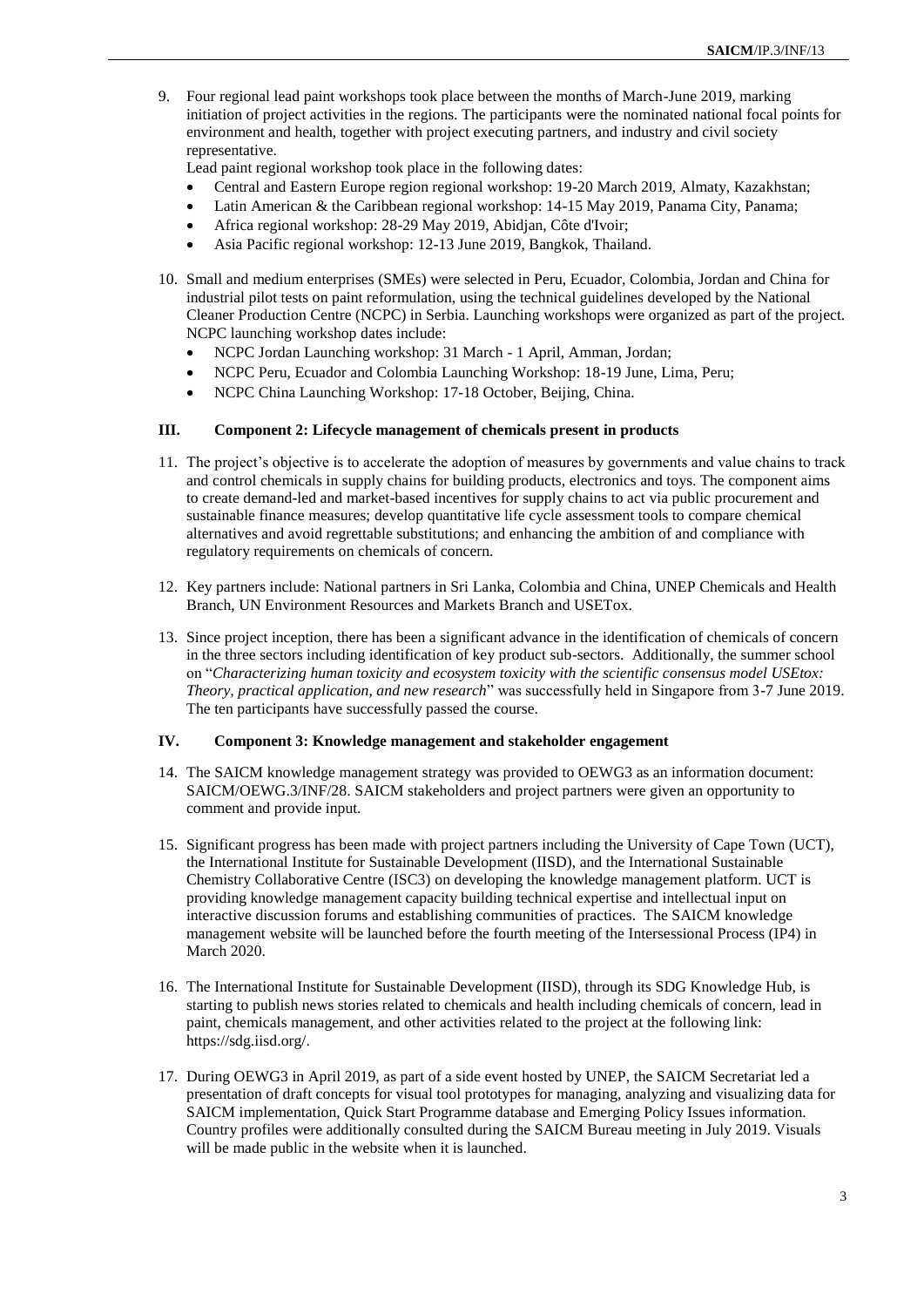18. The independent evaluation of SAICM activities (2006-2015) concluded that "while the identification of EPIs are generally regarded as a major success of SAICM, it is apparent that the degree of progress was not uniform across the EPIs with no common means to measure progress." One element of the project is to develop an indicators mapping reviewing contributions of EPIs to indicators of progress developed by the Beyond 2020 Intersessional Process. An initial list can be found in Appendix II for stakeholder considerations.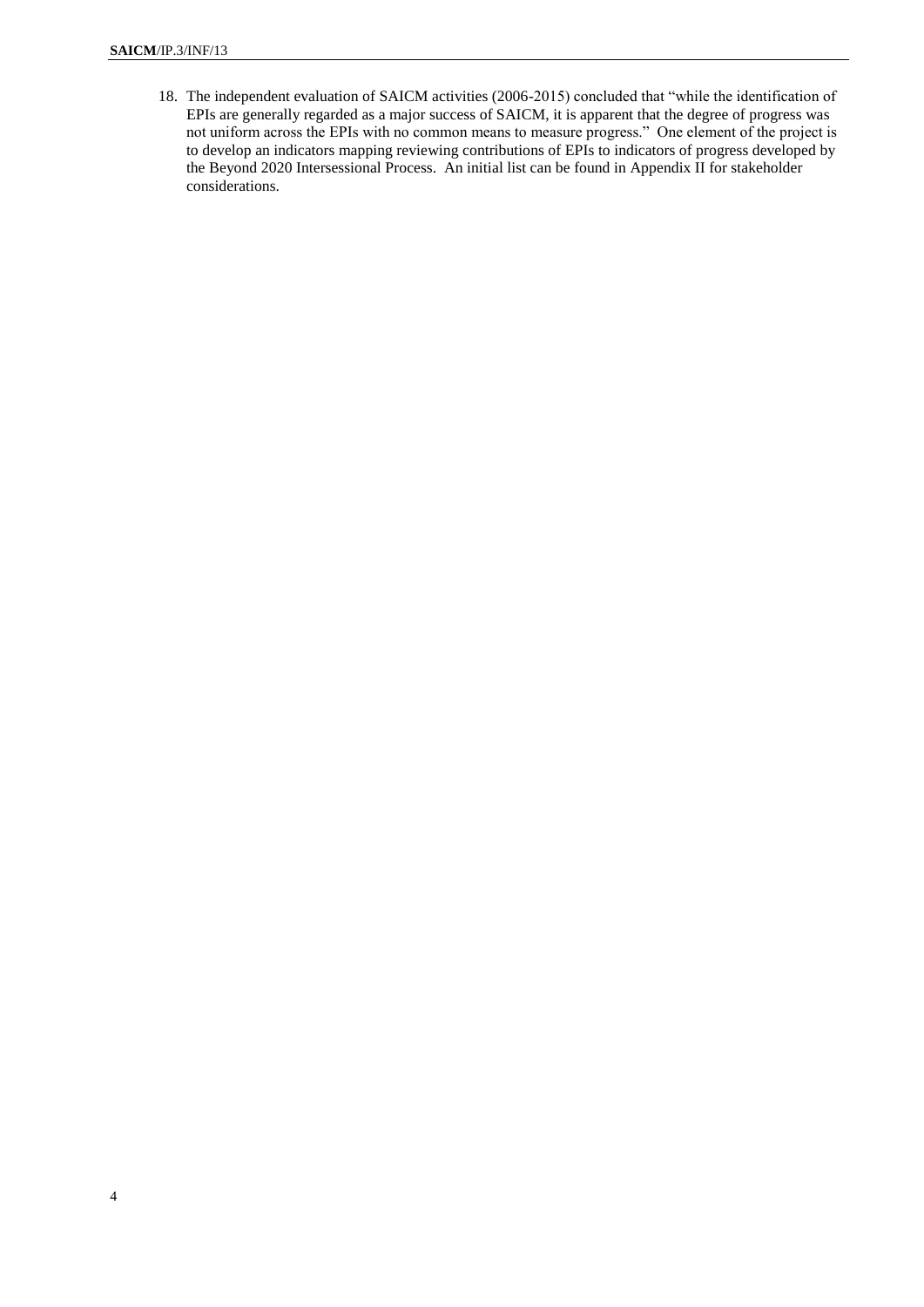### **Appendix I: Countries that have confirmed their interest in the lead component of the project**

- 1. Antigua and Barbuda
- 2. Armenia
- 3. Azerbaijan
- 4. Belarus
- 5. Belize
- 6. Benin
- 7. Plurinational State of Bolivia
- 8. Bosnia and Herzegovina
- 9. Brazil
- 10. Burkina Faso
- 11. Burundi
- 12. Cambodia
- 13. Cape Verde
- 14. China
- 15. Colombia
- 16. Côte d'Ivoire
- 17. Ecuador
- 18. El Salvador
- 19. Ethiopia
- 20. Eswatini
- 21. Fiji
- 22. Gabon
- 23. The Gambia
- 24. Georgia
- 25. Ghana
- 26. Guatemala
- 27. Guinea
- 28. Guinea-Bissau
- 29. Haiti
- 30. Honduras
- 31. Israel
- 32. Jamaica
- 33. Jordan
- 34. Kazakhstan
- 35. Kyrgyzstan
- 36. Lao People's Democratic Republic
- 37. Lebanon
- 38. Liberia
- 39. Madagascar
- 40. Malaysia
- 41. Mali
- 42. Mauritius 43. Mexico
- 44. Moldova
- 45. Mongolia
- 46. Mozambique
- 
- 47. Niger
- 48. Nigeria 49. Pakistan
- 50. Republic of Palau
- 51. Panama
- 52. Peru
- 53. Rwanda
- 54. Senegal
- 55. Sierra Leone
- 56. St. Lucia
- 57. Tajikistan
- 58. Suriname
- 59. Togo
- 60. Tunisia
- 61. Uganda
- 62. Ukraine
- 63. Uzbekistan
- 64. Vietnam
- 65. Zambia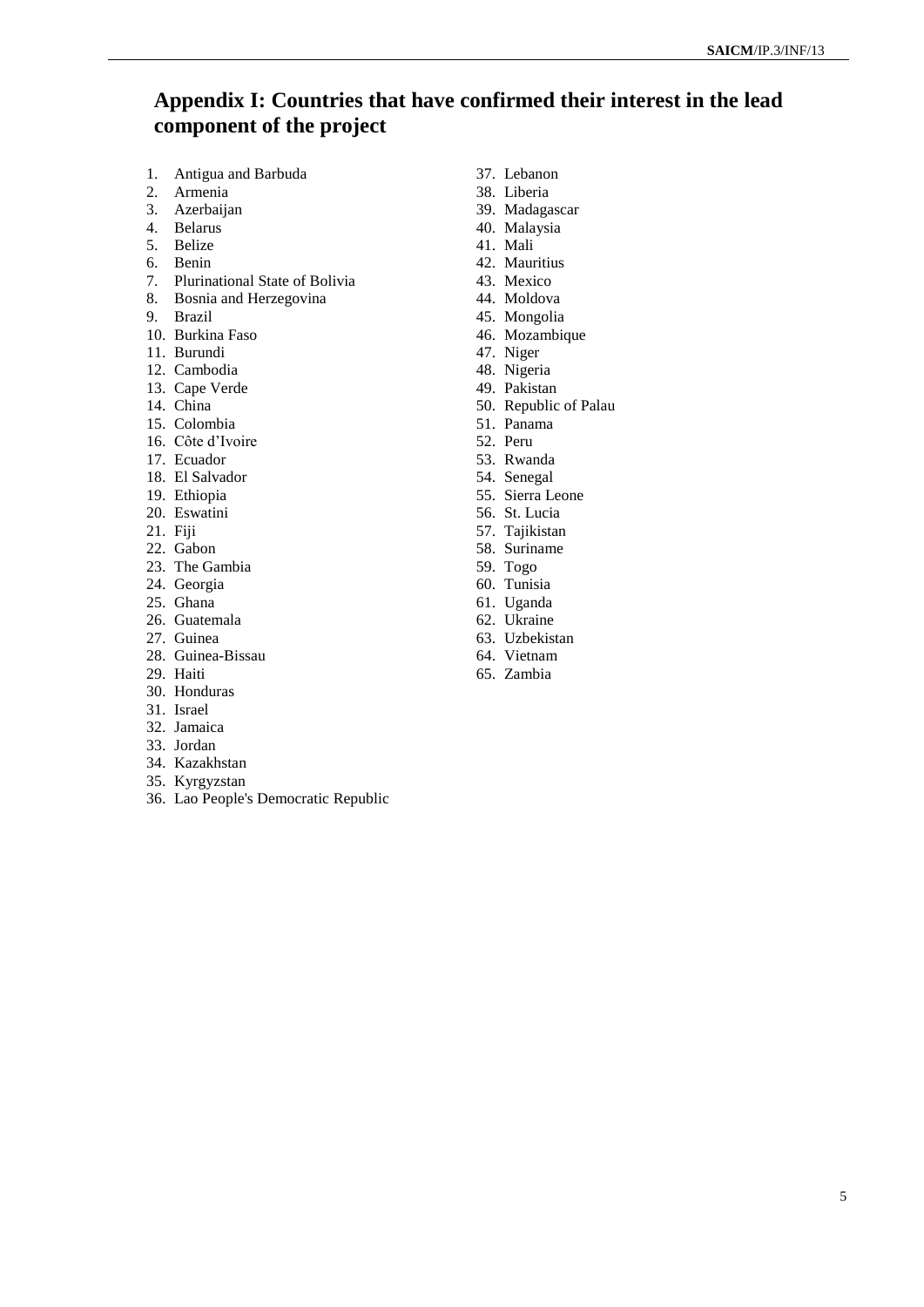# **Appendix II: Draft list of possible indicators for emerging policy issues (EPIs)**

|             | <b>Possible EPI indicators</b>                                                                                                                                                            | <b>Currently status of tracking</b>                                                                                                             | Considerations                                                                                    |
|-------------|-------------------------------------------------------------------------------------------------------------------------------------------------------------------------------------------|-------------------------------------------------------------------------------------------------------------------------------------------------|---------------------------------------------------------------------------------------------------|
| A.          | Information sharing on chemicals across the lifecycle (knowledge management)                                                                                                              |                                                                                                                                                 |                                                                                                   |
| 1.          | Platform(s) / navigator(s) available to access<br>data and information.                                                                                                                   |                                                                                                                                                 | Need to understand the effectiveness<br>of any platform / navigator (perhaps<br>through a survey) |
| 2.          | Comprehensive data and information available<br>for xx chemical; xx chemical group.                                                                                                       |                                                                                                                                                 |                                                                                                   |
| 3.          | Web-site visitors (based on targeted<br>communication strategy).                                                                                                                          |                                                                                                                                                 | Need to understand the effectiveness<br>of any platform / navigator (perhaps<br>through a survey) |
| 4.          | No. of active members of KM communities of<br>practice and users accessing information.                                                                                                   | GEF project outcome indicator                                                                                                                   |                                                                                                   |
| 5.          | No. of scientific knowledge resources shared<br>with policy makers on EPIs and SDGs.                                                                                                      | GEF project outcome indicator                                                                                                                   |                                                                                                   |
| 6.          | No. of intra-sectoral partnerships/networks                                                                                                                                               | Each partnership/network will have its                                                                                                          |                                                                                                   |
|             | with collaborative mechanisms in place, a<br>programme of work, and reporting/evaluating<br>their achievements.                                                                           | own aims, and 'success' (i.e. resources<br>mobilised, information shared) will need<br>to be evaluated in relation to its<br>programme of work. |                                                                                                   |
| В.          | Promotion of related regulatory and policy measures                                                                                                                                       |                                                                                                                                                 |                                                                                                   |
|             | Lead in paint                                                                                                                                                                             |                                                                                                                                                 |                                                                                                   |
| 1.          | No. of countries with adopted legislation on<br>legal limits to LiP.                                                                                                                      | GEF project outcome indicator                                                                                                                   |                                                                                                   |
| 2.          | No. of paint manufacturers making pledges to<br>switch to lead free production.                                                                                                           | GEF project outcome indicator                                                                                                                   |                                                                                                   |
| 3.          | No. of registered awareness raising events for<br>lead paint awareness week.                                                                                                              | GEF project outcome indicator                                                                                                                   |                                                                                                   |
| <b>HHPs</b> |                                                                                                                                                                                           |                                                                                                                                                 |                                                                                                   |
| 4.          | No. of countries restricting HHP use through<br>implementing pesticide risk reduction plans<br>(e.g., professional users only or requirement<br>for personal protective equipment (PPE)). | GEF Project (MSP) outcome indicator                                                                                                             |                                                                                                   |
| 5.          | No. of countries with regulators and key<br>stakeholders trained to identify HHPs.                                                                                                        | GEF Project (MSP) output indicator                                                                                                              |                                                                                                   |
| 6.          | No. of countries with completed field surveys<br>on use of HHPs.                                                                                                                          | GEF Project (MSP) output indicator                                                                                                              |                                                                                                   |
| 7.          | No. of national pesticide risk reduction plans<br>completed.                                                                                                                              | GEF Project (MSP) output indicator                                                                                                              |                                                                                                   |
| 8.          | No. of pesticide registrations withdrawn.                                                                                                                                                 | GEF Project (MSP) output indicator                                                                                                              |                                                                                                   |
| 9.          | No. of governments with the proper                                                                                                                                                        | 12.4.2 Hazardous waste generated per                                                                                                            |                                                                                                   |
|             | infrastructure for licensing certification and                                                                                                                                            | capita and proportion of hazardous                                                                                                              |                                                                                                   |
|             | labelling of pesticides.<br>10. No. of global reviews on alternatives to HHP<br>disseminated to SAICM stakeholders.                                                                       | waste treated, by type of treatment.<br>GEF Project (MSP) outcome indicator                                                                     |                                                                                                   |
|             | <b>C. Chemicals in products related EPIs</b>                                                                                                                                              |                                                                                                                                                 |                                                                                                   |
|             |                                                                                                                                                                                           |                                                                                                                                                 |                                                                                                   |
| 1.          | No. of governments and value chain actors<br>tracking and managing chemicals of concern<br>in products.                                                                                   | GEF project outcome indicator                                                                                                                   |                                                                                                   |
| 2.          | No. of stakeholders who have extended<br>producer responsibility schemes in place<br>(voluntary or mandatory).                                                                            |                                                                                                                                                 |                                                                                                   |
| 3.          | No. of certification/labelling/standard<br>schemes developed (e.g., lead in paint, nano).                                                                                                 | Lead in paint impact indicator: amount of<br>lead pigment used per year (company<br>level). Could also be aggregated per<br>country.            |                                                                                                   |
| 4.          | No. of manufacturers applying extended<br>producer responsibility schemes.                                                                                                                |                                                                                                                                                 |                                                                                                   |
| 5.          | No. of training and promotion of use of tools.                                                                                                                                            | GEF project output indicator                                                                                                                    |                                                                                                   |
| 6.          | Amount of hazardous substances in consumer<br>products.                                                                                                                                   |                                                                                                                                                 |                                                                                                   |